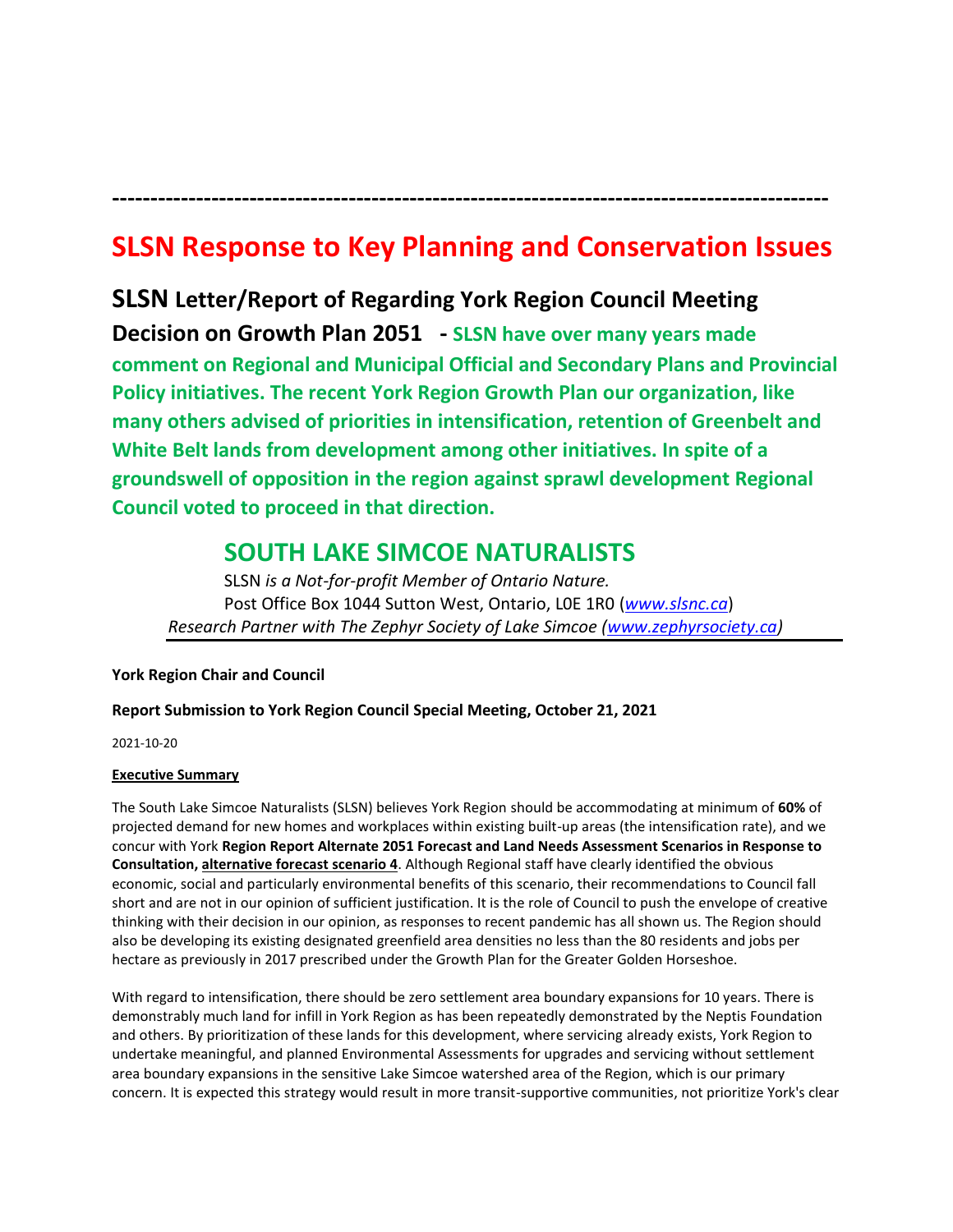need for affordable housing, and not adequately conserve more farmland and natural areas for future generations. New and innovative ideas are needed now. It is also concerning that only now, yesterday Bill 5, York Region Wastewater Act passed second reading, has the overall future servicing of Upper York Region been decided after years of protracted and financially wasteful undertakings and decision. More time and work is needed to proceed with a final Growth Plan to 2051 before decisions are rendered on the issues above.

No matter what, protect the currently delineated Greenbelt area (protected countryside) and the Oak Ridges Moraine lands in perpetuity. We believe we need solid ground-breaking leadership at the political level by York Region Council at this time, not the same old sprawl subdivisions apparently still proposed by many development interests. Objective and rigorous academic gaze and review of intensification development scenarios presented must happen before decisions are made. Concepts like Degrowth (examples especially from Europe), and in the Countryside landscape new restoration, Rivers focus of mitigation of development and restoration of natural features and functions ahead of development and developer proposals across the landscape, ReWilding concepts, science informed landscape ecology principled planning, and detailed Climate modelling geographically focused and informed across the Region.

#### **Response to YR Council Reports**

SLSN recognize the significant challenges of the population increase directed by the province for an increase by the province for 2.2 million people to the 30-year, 2051 horizon for York Region. Given what has been characterized by many as a considerably short timeframe to produce reports at this time for politicians, we commend them for their efforts. However, we warn and caution the necessarily surficial nature of analysis and recommendations of growth projections and density scenarios are problematic. Our organization's members are concerned about impacts on the complex natural areas, the landscape of human cultural communities, and their interrelationships. We think much more detailed work of reconnaissance, data collection, human social science survey investigation and analysis, mapping, overlay studies etc., would better characterize community-informed opinion on scenarios presented. Community concern exists regarding the real future constraints and emerging concerns, a few of which we have listed below.

A necessary rigorous and defensible Regional Climate Plan that is geographically specific to the Growth Plan proposed to existing urban and exurban (White Belt areas) must be community comprehensive and part of this exercise now, so that Regional Council, municipal Councils and the broader York Region constituent communities have input and community confidence of environmental integrity of what is actually being done to mitigate this proposed considerable growth projected and landscape upheaval expected to 2051.

First Principal, no matter what, protect the currently delineated Greenbelt area (protected countryside) and the Oak Ridges Moraine lands. As detailed by regional staff, and I understand steadfastly supported by the current provincial government, these unique landscapes and natural/cultural community places will be invaluable natural, farmland/foodlands and rural communities in 75, 100 years and beyond. Their conserved value will be really obvious in the future.

#### **Greenbelt and Oak Ridges Moraine Protection:**

Our organization was involved in community movements, consultations, and submissions to three levels of government over the past decades, and I have never received more impassioned advocacy in our members for full continuing conservation of these Provincially identified and protected planning units. As senior regional staff in York Region Report regarding Alternative 2051 Forecast and Land Needs Assessment Scenarios in Response to Consultation have details; Provincial Policy prohibits Urban Expansion into the Protected Countryside of the Greenbelt and Oak Ridges Moraine Plan areas. Similarly, the current Provincial Government of Doug Ford has been very clear publicly, that they will continue to protect these areas.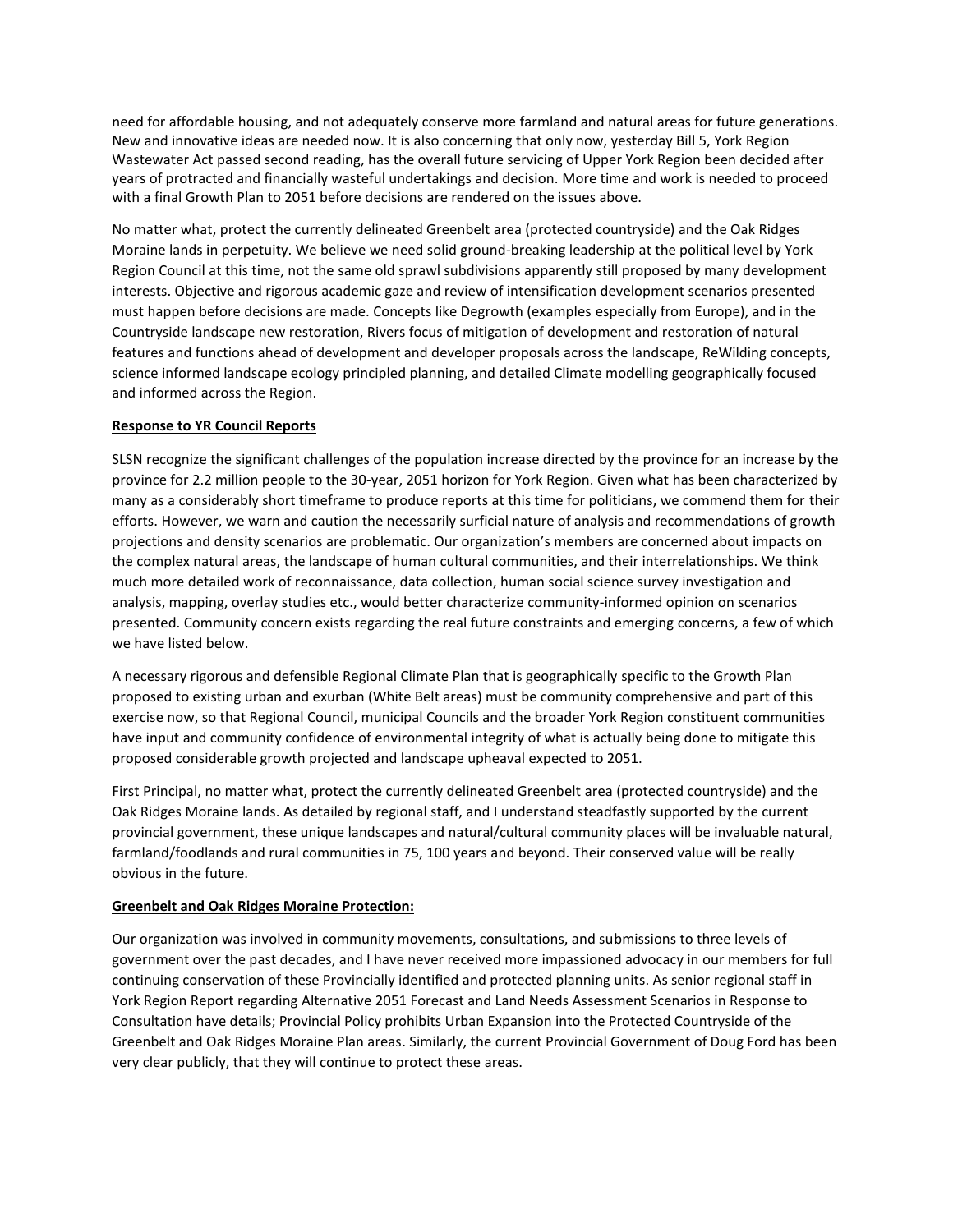The Greenbelt and Oak Ridges Moraine protect the headwaters creeks and streams, and entire reaches of our three main rivers in South Lake Simcoe the Pefferlaw, Black and Maskinonge. We have further implored the Ontario Provincial Government for years in past consultations to designate their urban reaches in Pefferlaw, Sutton and Keswick, including the recent "Growing the Greenbelt" consultation "Urban River Valley designation". This York Region Growth projection to 2051 in the northern part, our support of Greenbelt protection, in which much of the geographic area of our membership is located is summarized recently by the Ontario Greenbelt Alliance which we support.

The Greenbelt is a broad band of permanently protected land which:

- Protects against the loss and fragmentation of the agricultural land base and supports agriculture as the predominant land use.
- Gives permanent protection to the natural heritage and water resource systems that sustain ecological and human health and that form the environmental framework around which major urbanization in south-central Ontario will be organized.
- Provides for a diverse range of economic and social activities associated with rural communities, agriculture, tourism, recreation, and resource uses; and

Concomitant with the 2051 Growth Plan must be a Re-Wilding Plan for York Region (should be for the entire G.T.A.). Previously we recommended this action more than a decade ago as a stakeholder organization in the development of the Lake Simcoe Act and Plan process undertaken by the Province of Ontario at that time. Our organization and other community groups were able to undertake projects in this regard. Fortunately, much of this work occurred through the Federal Lake Simcoe Clean-Up Fund (LSCUF) whereby significant project monies and Environment Canada staff resources were brought to reducing phosphorus in non-point source and point source circumstances through community and agency engagement and research. Projects were designed, undertaken, and completed in this program for almost a decade, and much important on-the-ground restoration and research projects addressing then-current priority actions to many landscapes water filtration, natural areas connection, and specifically phosphorus loading reduction in the Lake Simcoe watershed. This York Region Growth Plan for the future should have a focus in these Lake Simcoe health, long-term sustainability planning of development in these scenario documents politicians are expected to vote on.

In 2020, as part of the High Ambition Coalition for Nature and People "The Peoples Summit" [https://www.youtube.com/watch?v=Wb5xsKTFDcI&ab\\_channel=WildlandsLeague](https://www.youtube.com/watch?v=Wb5xsKTFDcI&ab_channel=WildlandsLeague) , Canada committed to protecting 25 [% of its lands and waters by 2025 and 30 % by 2030.](https://ontarionature.org/30-by-2030/) These new targets reflect the urgent need to make [peace with nature](https://www.unep.org/resources/making-peace-nature) and stem the [accelerating loss of biodiversity](https://ontarionature.org/its-up-to-us-now/) worldwide, and evolving climate change impacts. While the Government of Ontario announced in April 2021 its intention to [expand the province's](https://news.ontario.ca/en/release/60977/ontario-working-with-conservation-experts-to-protect-more-natural-areas)  [protected areas,](https://news.ontario.ca/en/release/60977/ontario-working-with-conservation-experts-to-protect-more-natural-areas) it was silent on the new collective targets. Currently, less than 11 % of Ontario is protected. We can and must do better!

With this 2051 Growth Plan a redoubling of all these resources above, and more to mitigate and manage natural and cultural historic landscapes of Provincial funding due to new orders of magnitude population numbers increasing across the Region, being planned now. International emerging concepts of future planning change and social and cultural societal changes like Degrowth and related in the academic literature, should inform ideas in this Growth planning to 2051 and beyond. SLSN advise additional to reinstating the LSCUF, that Federal resources again be aggressively sought by all three levels of Ontario (Municipal, Regional and Provincial political forums) and agencies, to immediately plan and undertake this growth process. The focus of Rivers is timely as Environment and Climate Change Canada has recently announced a Canada Water Agency in a process of wide-ranging consultations across the country. York Region and other G.T.A. and the Golden Horseshoe would do well to bring in resources to their Growth Plan development especially as regards the future health of Lake Simcoe.

As always SLSN remain interested and available for further positive consultation within the limitations of our resources.